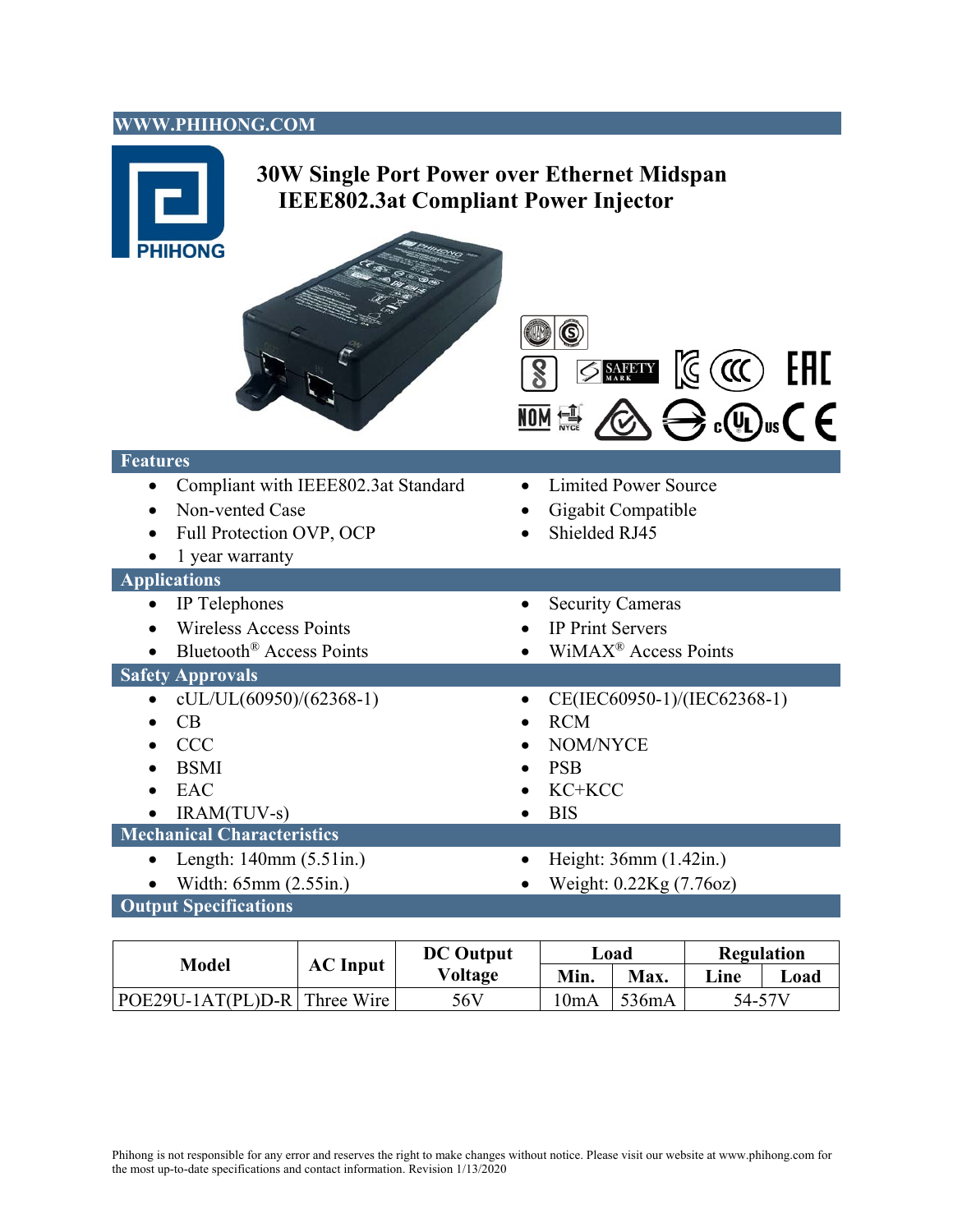## **POE29U-1AT(PL)D-R Characteristics1 WWW.PHIHONG.COM**

**INPUT: AC Input Voltage Rating**  100 to 240VAC

**AC Input Voltage Range**  90 to 264VAC

**AC Input Current** 

0.8A (RMS) maximum at 120VAC 0.55A (RMS) maximum at 240VAC

**AC Input Frequency**  47 to 63Hz

**Leakage Current**  3.5mA max

**Max In-rush Current**  60A max at 240VAC and max load (Cold Start at ambient 25°C)

**OUTPUT: Output Power**  30W

**Hold up Time**  10mSec min at max load at 120VAC, 60Hz

**Efficiency2**  80% Typical at max load at 120VAC, 60Hz

# **ENVIRONMENTAL:**

**Temperature** 

Non-operating  $-20\degree C$  to  $+70\degree C$ Relative Humidity 5 to 90%

Operating  $-20\degree C$  to  $+50\degree C$ 

# **EMI**

Complies with EN55032 Class B Complies with FCC part 15 Class B

**EMC**  ESD: IEC61000-4-2 , Level 3 RS: IEC61000-4-3, Level 3 EFT/Burst: IEC61000-4-4, Level 2 Surge: IEC61000-4-5, Level 3 CS: IEC61000-4-6 , Level 3 Voltage Dips: IEC61000-4-11 Harmonic: IEC61000-3-2, Class A

## **Isolation (HI-POT)**

Primary to secondary: 1500VAC for 1 minute, 10mA

**Insulation Resistance**  Primary to secondary: 10M Ohm 500VDC

# **FEATURES:**

# **OCP/OVP/Short Circuit Protection**

OCP: ≤750mA Max OVP: Latching Short Circuit: The output can be shorted permanently without damage. Non-latching auto recovery.

#### **Indicator**

*Solid Gree*n: unit has detected a IEEE802.3at or af load/PD *Blinking Green:* Power "ON" ready for connection *Fast Blinking Amber/Green:* Invalid load connected *Slow Blinking Amber/Green:* fault

**AC Input Connector**  IEC320 C14 - three wire

# **Output Connection**

+pins 3,6 / -pins 1,2

## **Data IN/POE OUT Connector**  Shielded RJ45

Notes:<br>1.

The characteristics defined are at ambient temperature of 25°C unless otherwise specified 2. Efficiency is measured after 30minutes burn-in

Revision 1/13/2020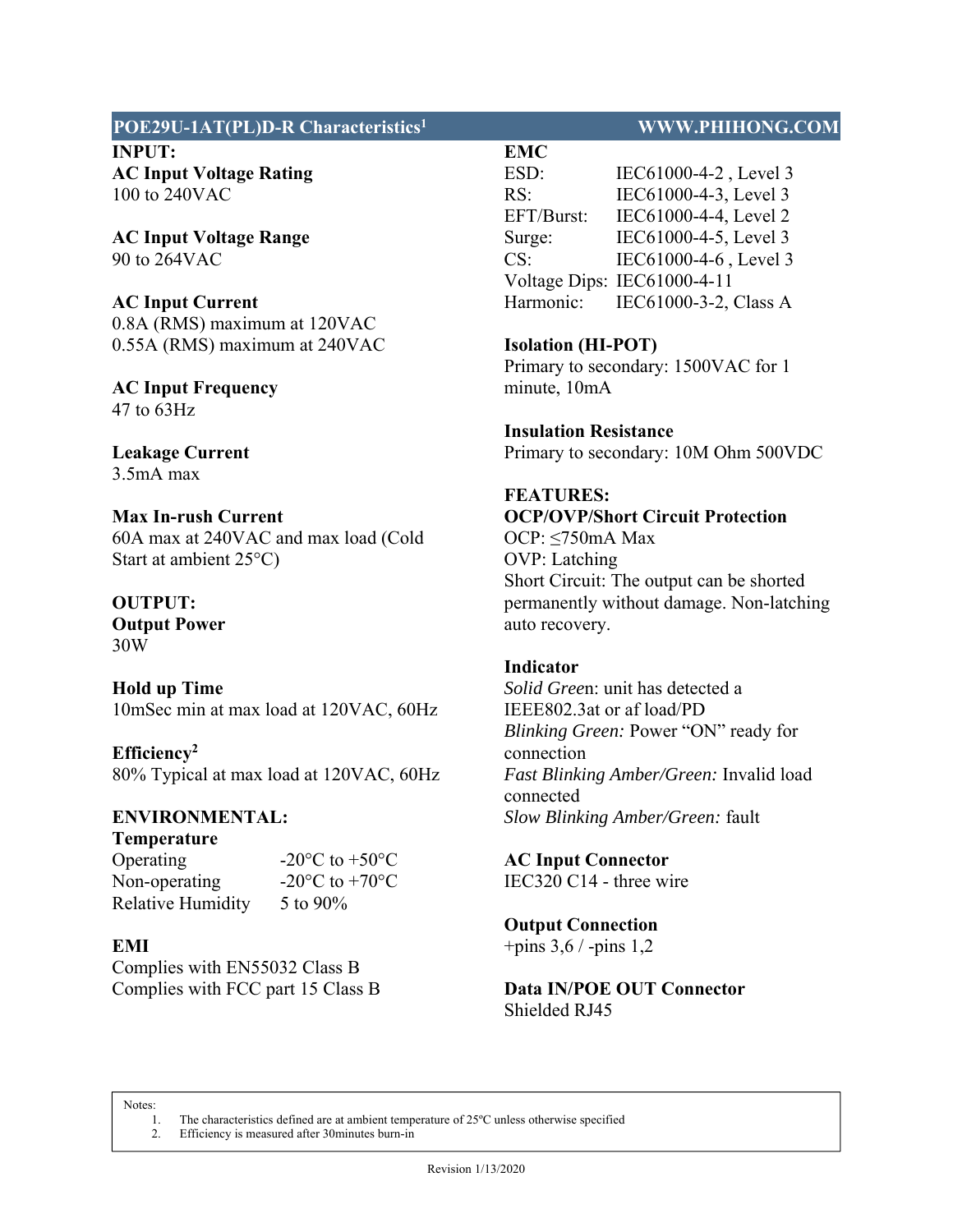# **Dimensional Diagram Unit: mm WWW.PHIHONG.COM**